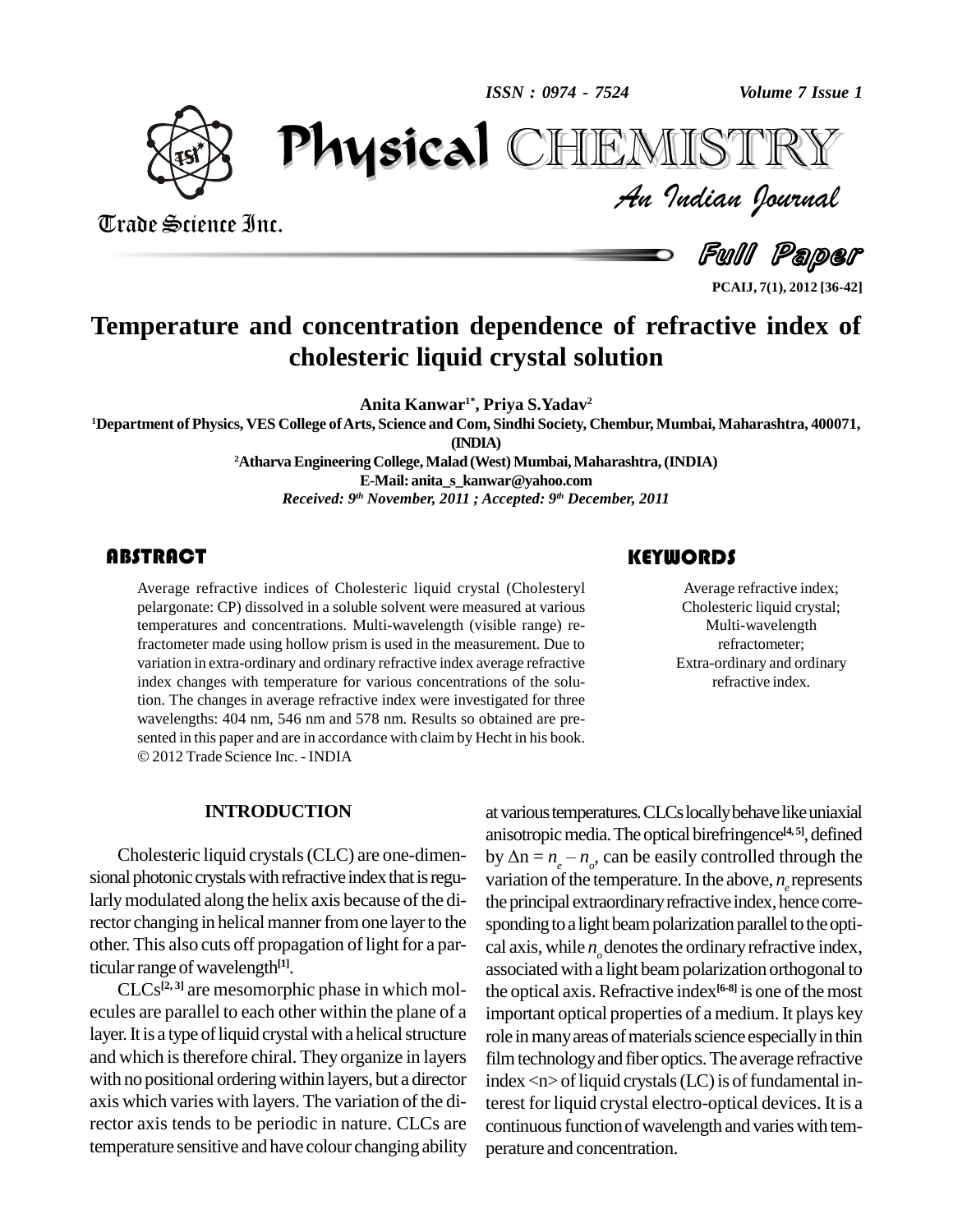# Full Paper

#### **EXPERIMENTALMETHOD**

The refractive indices of CLC solution were investigated using multi-wavelength refractometer. This refractometer is designed using a hollow prism and an ordinary spectrometer<sup>[9]</sup>. The sample is prepared by Green dissolving required quantity of CP ( $C_{36}H_{62}O_2$ ) in tolu-<br>ene to get one to six molar solutions. Each solution is stirred continuouslyand then heated to form isotropic solution. The required solution is then filled in the hollow prism for measurement. Minimum deviation angles for various colours of mercurysource are measured **[10,** <sup>11]</sup>. Refractive indices are calculated using the Formula  $\overline{\text{Violet}}$ 



Refractive index measurements correct up to four and five decimal places are common using this technique with good control of the sample temperature. To identify ordinary and extra ordinary spectrum polarizer was used. Temperature variation is obtained using in-<br>digenously designed heating coil and thermometer. The same procedure is repeated for different concentrations of the mixture. For each concentration readings are taken byvarying the temperature for different concentration solution.



**Figure 1 : variation in (***n***) for three different wavelengths**  $($ colour $)$  with concentration of the solution.

**TABLE 1 : Effect of variation in concentration obtained at roomtemperature of 30 <sup>0</sup>C**

|        | Colour Wavelength (nm)                              | $n_e$   | $n_{o}$                  | (n)    |
|--------|-----------------------------------------------------|---------|--------------------------|--------|
|        | For one molar (1M) solution at room temperature:-   |         |                          |        |
| Violet | 404                                                 | 1.54408 | 1.5259                   | 1.5320 |
| Green  | 546                                                 | 1.5299  | 1.5100                   | 1.5166 |
| Yellow | 578                                                 | 1.5219  | 1.5065                   | 1.5116 |
|        | For two molar (2M) solution at room temperature:-   |         |                          |        |
| Violet | 404                                                 | 1.51892 | 1.50084                  | 1.5069 |
| Green  | 546                                                 | 1.50865 | 1.48551                  | 1.4932 |
| Yellow | 578                                                 | 1.507   | 1.48014                  | 1.4891 |
|        | For three molar (3M) solution at room temperature:- |         |                          |        |
| Violet | 404                                                 |         | 1.515794 1.498008 1.5039 |        |
| Green  | 546                                                 |         | 1.507419 1.47936         | 1.4887 |
| Yellow | 578                                                 |         | 1.506649 1.482586 1.4906 |        |
|        | For Four molar (4M) solution at room temperature:-  |         |                          |        |
| Violet | 404                                                 | 1.50251 | 1.47568                  | 1.4846 |
| Green  | 546                                                 | 1.49685 | 1.46625                  | 1.4765 |
| Yellow | 578                                                 | 1.48658 | 1.45382                  | 1.4647 |
|        | For five molar (5M) solution at room temperature:-  |         |                          |        |
| Violet | 404                                                 | 1.51788 | 1.499837 1.5059          |        |
| Green  | 546                                                 |         | 1.501326 1.476618        | 1.4849 |
| Yellow | 578                                                 | 1.4977  | 1.467064 1.4773          |        |
|        | For six molar (6M) solution at room temperature:-   |         |                          |        |
| Violet | 404                                                 | 1.52343 | 1.5113                   | 1.5153 |
| Green  | 546                                                 | 1.51186 | 1.48453                  | 1.4936 |
| Yellow | 578                                                 | 1.50321 | 1.47654                  | 1.4854 |

**\*íM<sup>í</sup> stands for molar concentration**

#### **OBSERVATIONS**

First part of the experiment deals with measure ments for various concentration of the solution. TABLE 1 shows how average refractive index **[12]** changes with the concentration of the CP in the solution.Average refractive indices  $(n)$  are obtained from the Vuks equation  $(n)=(n_{\text{e}}+2n_{\text{o}})/3$ . Figure 1 shows the variation in average refractive index for three different wavelengths (colour) with concentration of the solution.

temperature for various concentration. Variation in the **Indiana**<br>**I Indiana**<br>**I ISTRY**<br>*I* **Indian** bournal TABLE 2 to TABLE 6 show how extra ordinary, ordinaryandaverage refractive indices changewith the refractive indices is obtained for three different wavelengths. Figure 2 to Figure 6 show graphical representation of the variation.

Physical CHEMISTRY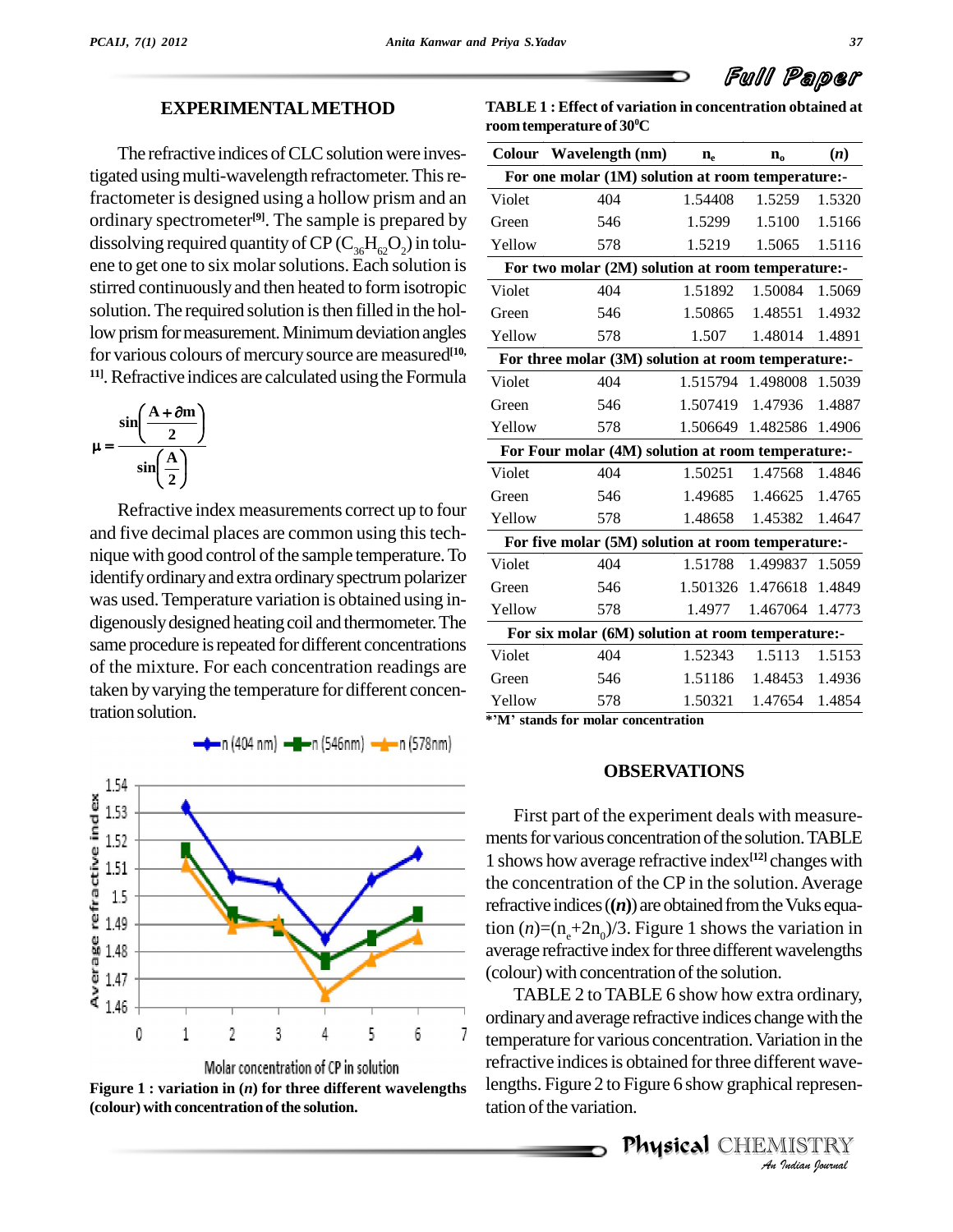# Full Paper

**TABLE 2** : Shows variation of  $n_e$ ,  $n_e$  and  $(n)$  with the temperature for 1M concentrations.

| Temp. $(^{\circ}C)$ |             | Violet (404nm) |        |                      | Green (546nm) |                     |             | Yellow (578nm) |        |
|---------------------|-------------|----------------|--------|----------------------|---------------|---------------------|-------------|----------------|--------|
|                     | $n_{\rm e}$ | $n_{o}$        | m      | $\mathbf{n}_{\rm e}$ | $n_{o}$       | $\langle n \rangle$ | $n_{\rm e}$ | $n_{o}$        | m      |
| 70                  | 1.5156      | 1.4726         | 1.4869 | 1.5037               | 1.4577        | 1.4730              | 1.501       | 1.4547         | 1.4701 |
| 60                  | 1.5151      | 1.4767         | 1.4895 | 1.5061               | 1.4705        | 1.4824              | 1.5046      | 1.4632         | 1.477  |
| 50                  | 1.5186      | 1.4861         | 1.4969 | 1.5044               | 1.4714        | 1.4824              | 1.5025      | 1.4684         | 1.4798 |
| 40                  | 1.5188      | 1.4916         | 1.5007 | 1.5033               | 1.4775        | 1.4861              | 1.5018      | 1.4735         | 1.4829 |
| 30                  | 1.5188      | 1.5027         | 1.5081 | 1.5013               | 1.4853        | 1.4906              | 1.5084      | 1.4834         | 1.4917 |

**TABLE 3 : Shows variation** of  $\mathbf{n}_e$ ,  $\mathbf{n}_o$  and  $(n)$  with the temperature for 2M concentrations.

| Temp. $(^{\circ}C)$ |             | Violet (404nm) |        |             | Green (546nm) |                     |        | Yellow (578nm) |        |
|---------------------|-------------|----------------|--------|-------------|---------------|---------------------|--------|----------------|--------|
|                     | $n_{\rm e}$ | $n_{o}$        | m      | $n_{\rm e}$ | $n_{o}$       | $\langle n \rangle$ | $n_e$  | $n_{o}$        | m      |
| 70                  | 1.5137      | 1.4715         | 1.4856 | 1.5059      | 1.4627        | 1.4771              | 1.5045 | 1.4616         | 1.4759 |
| 60                  | 1.512       | 1.4786         | 1.4897 | 1.5059      | 1.4725        | 1.4836              | 1.5017 | 1.4686         | 1.4796 |
| 50                  | 1.5132      | 1.4873         | 1.4959 | 1.5008      | 1.4676        | 1.4787              | 1.4969 | 1.4656         | 1.4760 |
| 40                  | 1.5134      | 1.4893         | 1.4973 | 1.5085      | 1.4766        | 1.4872              | 1.5028 | 1.4745         | 1.4839 |
| 30                  | 1.5131      | 1.494          | 1.5004 | 1.5067      | 1.4774        | 1.4872              | 1.5019 | 1.4765         | 1.4850 |

**TABLE 4 :** Shows variation of  $\mathbf{n}_e$ ,  $\mathbf{n}_o$  and  $(n)$  with the temperature for 3M concentrations.

| Temp. $(^{\circ}C)$ |        | Violet (404nm) |                     |             | Green (546nm) |                     |        | Yellow (578nm) |                     |
|---------------------|--------|----------------|---------------------|-------------|---------------|---------------------|--------|----------------|---------------------|
|                     | $n_e$  | $n_{o}$        | $\langle n \rangle$ | $n_{\rm e}$ | $n_{o}$       | $\langle n \rangle$ | $n_e$  | $n_{o}$        | $\langle n \rangle$ |
| 70                  | 1.5222 | 1.4828         | 1.4959              | 1.5164      | 1.4663        | 1.4830              | 1.5012 | 1.4632         | 1.4759              |
| 60                  | 1.5187 | 1.4934         | 1.5018              | 1.5094      | 1.4733        | 1.4853              | 1.5002 | 1.4655         | 1.4771              |
| 50                  | 1.5165 | 1.494          | 1.5015              | 1.5074      | 1.4769        | 1.4871              | 1.5069 | 1.474          | 1.4850              |
| 40                  | 1.5145 | 1.4924         | 1.4998              | 1.4993      | 1.4696        | 1.4795              | 1.4905 | 1.4607         | 1.4706              |
| 30                  | 1.5157 | 1.498          | 1.5039              | 1.5074      | 1.4793        | 1.4887              | .5066  | 1.4825         | l.4905              |

**TABLE 5** : Shows variation of  $n_e$ ,  $n_e$  and  $(n)$  with the temperature for 4M concentrations.

| Temp. $(^{\circ}C)$ |                  | Violet (404nm) |        |             | Green (546nm) |                     |             | Yellow (578nm) |                     |
|---------------------|------------------|----------------|--------|-------------|---------------|---------------------|-------------|----------------|---------------------|
|                     | $\mathbf{n}_{e}$ | $n_{o}$        | m      | $n_{\rm e}$ | $n_{o}$       | $\langle n \rangle$ | $n_{\rm e}$ | $n_{o}$        | $\langle n \rangle$ |
| 70                  | 1.5189           | 1.477          | 1.4910 | 1.5128      | 1.4667        | 1.4821              | 1.4988      | 1.4567         | 1.4707              |
| 60                  | 1.5143           | 1.4751         | 1.4882 | 1.499       | 1.4643        | 1.4759              | 1.4932      | 1.4553         | 1.4679              |
| 50                  | 1.5135           | 1.4748         | 1.4877 | 1.4987      | 1.4641        | 1.4756              | 1.4921      | 1.4542         | 1.4668              |
| 40                  | 1.5036           | 1.4751         | l.4846 | 1.4987      | 1.4671        | 1.4776              | .4892       | 1.4545         | 1.4661              |
| 30                  | 1.5025           | 1.4757         | .4846  | .4969       | 1.4662        | 1.4764              | .4866       | 1.4538         | l.4647              |

TABLE 6 : Shows variation of  $\mathbf{n}_e, \mathbf{n}_o$  and  $(n)$  with the temperature for 5M concentrations

| Temp. $(^{\circ}C)$ |             | Violet (404nm) |        |                      | Green (546nm) |        |             | Yellow (578nm)        |        |
|---------------------|-------------|----------------|--------|----------------------|---------------|--------|-------------|-----------------------|--------|
|                     | $n_{\rm e}$ | $\mathbf{n_o}$ | m      | $\mathbf{n}_{\rm e}$ | $n_{o}$       | m      | $n_{\rm e}$ | $\mathbf{n}_\text{o}$ | m      |
| 70                  | 1.518       | 1.4745         | 1.4890 | 1.5104               | 1.4667        | 1.4813 | 1.5007      | 1.4567                | 1.4714 |
| 60                  | 1.5154      | 1.4741         | 1.4879 | 1.5003               | 1.4617        | 1.4746 | 1.4965      | 1.4598                | 1.4720 |
| 50                  | 1.5189      | 1.4839         | 1.4956 | 1.5118               | 1.475         | 1.4873 | 1.5075      | 1.4759                | 1.4864 |
| 40                  | 1.5128      | 1.491          | 1.4983 | 1.5058               | 1.4775        | 1.4869 | 1.4989      | 1.4679                | 1.4782 |
| 30                  | 1.5179      | 1.4998         | 1.5058 | 1.5013               | 1.4766        | 1.4848 | 1.4977      | 1.4671                | 1.4773 |

# Physical CHEMISTRY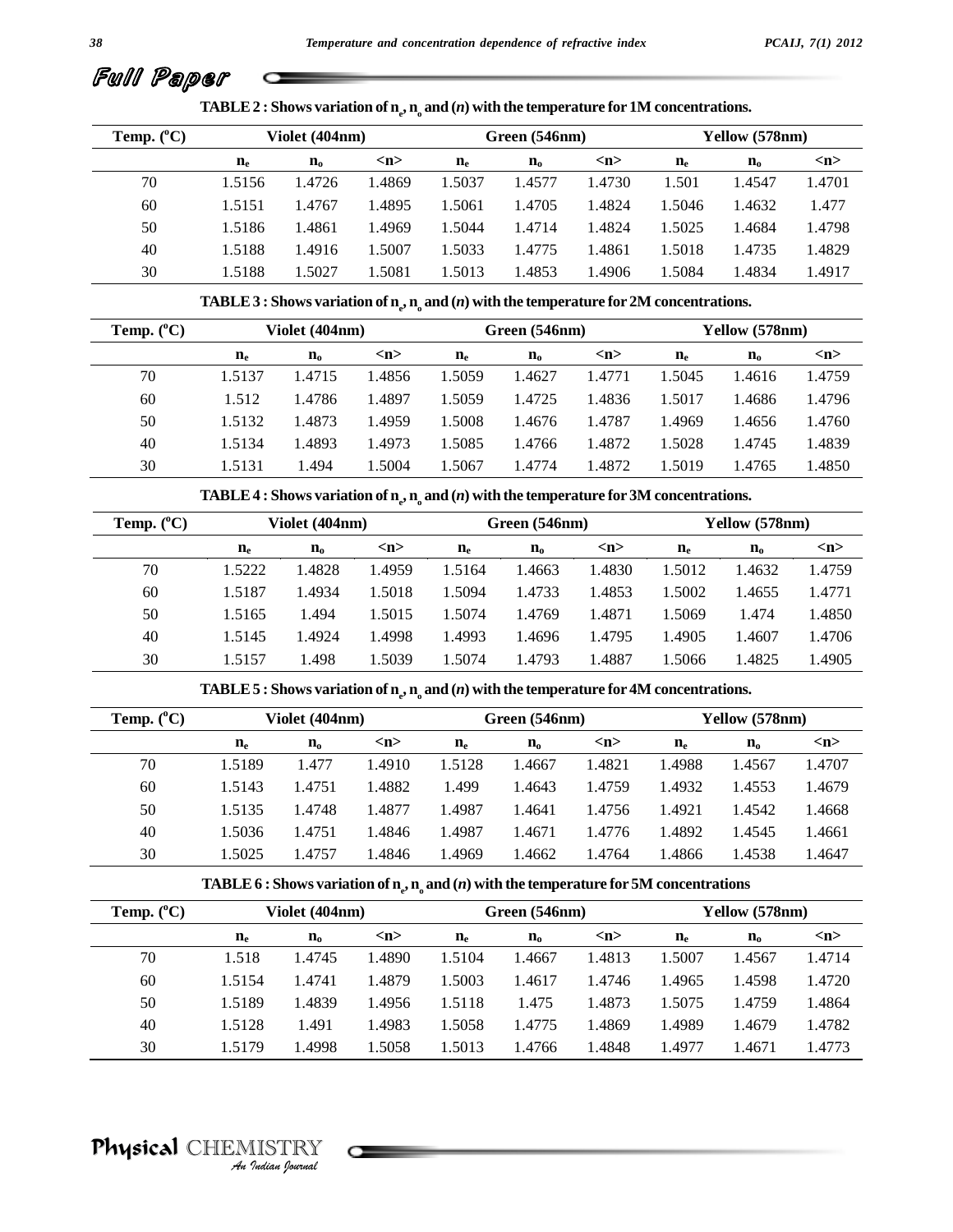

**Figure** 2  $:$  **a**) Temperature variation of  $\mathbf{n}_{e}$ ,  $\mathbf{n}_{o}$  and  $(n)$  for violet Fig **(404nm); b**) Temperature variation of  $\mathbf{n}_e$ ,  $\mathbf{n}_o$  and  $(n)$  for green (404nn **(546nm); c**) Temperature **variation** of  $\mathbf{n}_e$ ,  $\mathbf{n}_o$  and  $(n)$  for **yellow** (546nm); **(578nm).**

*Figure 3 : a) Temperature variation of*  $\mathbf{n}_{e}$ *,*  $\mathbf{n}_{o}$  *and*  $(n)$  *for violet I(n)* for violet<br>*I(n)* for green<br>*(n)* for yellow<br><u>IISTRY</u><br>Indian Iournal **(404nm); b)Temperature variation of n<sup>e</sup> , n<sup>o</sup> and (***n***) for green (546nm); c)Temperature variation of n<sup>e</sup> , n<sup>o</sup> and (***n***)for yellow (578nm).**

Physical CHEMISTRY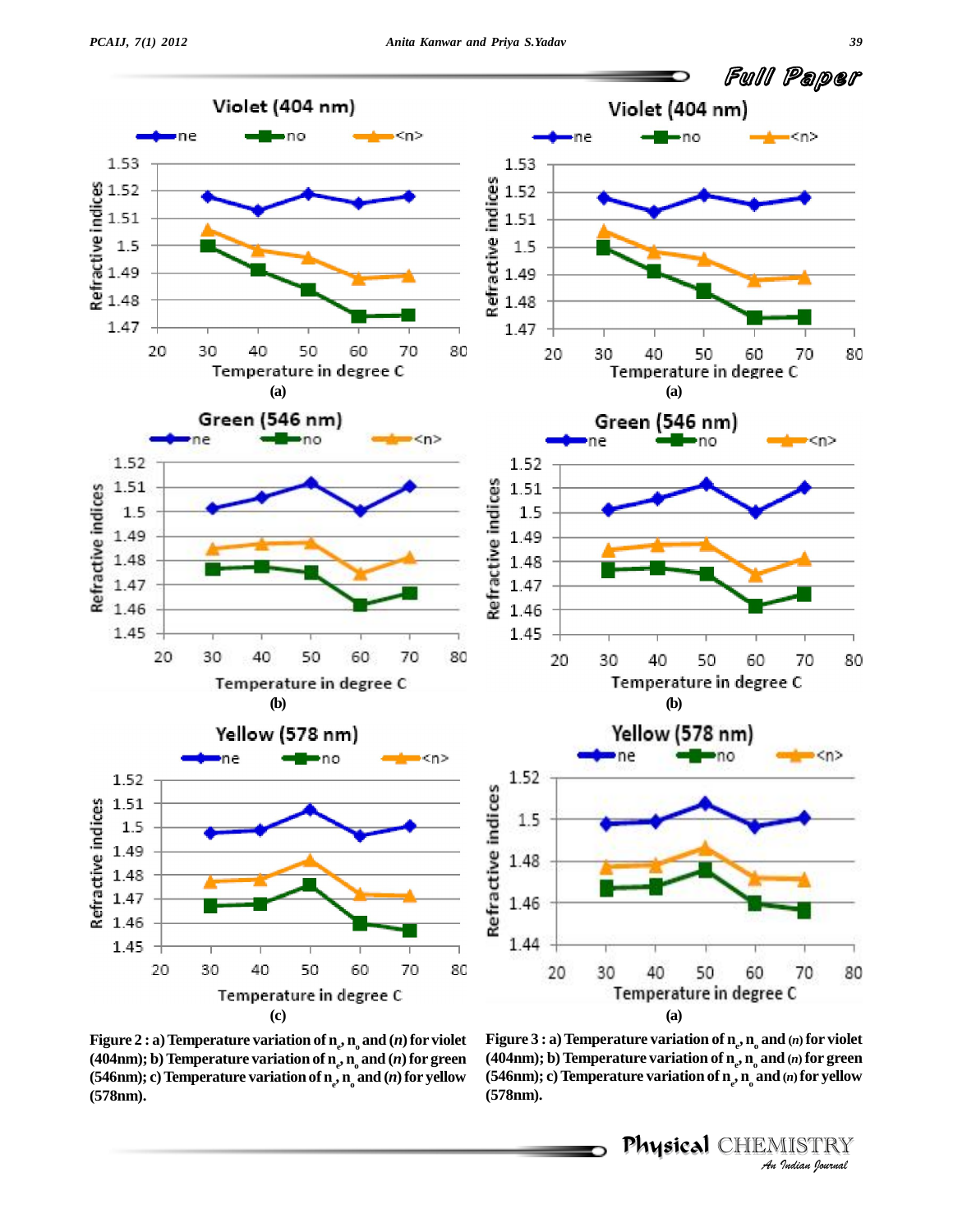

 $\bf{Figure 4: a) Temperature variation of  $\bf{n}_e$ ,  $\bf{n}_o$  and  $(n)$  for violet$ **Variation of n<sub>e</sub><br>
<b>Variation of n**<sub>e</sub><br> **Variation of n**<sub>e</sub><br> **IISTRY**<br> *I*ndian *Iournal* **(404nm); b**) Temperature variation of  $\mathbf{n}_e$ ,  $\mathbf{n}_o$  and  $(n)$  for green (404nn **(546nm); c**) Temperature **variation** of  $\mathbf{n}_e$ ,  $\mathbf{n}_o$  and  $(n)$  for **yellow** (546nm); **(578nm).**

Physical CHEMISTRY

**Figure 5**  $:$  **a**) Temperature variation of  $\mathbf{n}_{e}$ ,  $\mathbf{n}_{o}$  and  $(n)$  for violet **(404nm); b)Temperature variation of n<sup>e</sup> ,n<sup>o</sup> and (***n***)for green (546nm); c)Temperature variation of n<sup>e</sup> , n<sup>o</sup> and (***n***)for yellow (578nm).**

*40*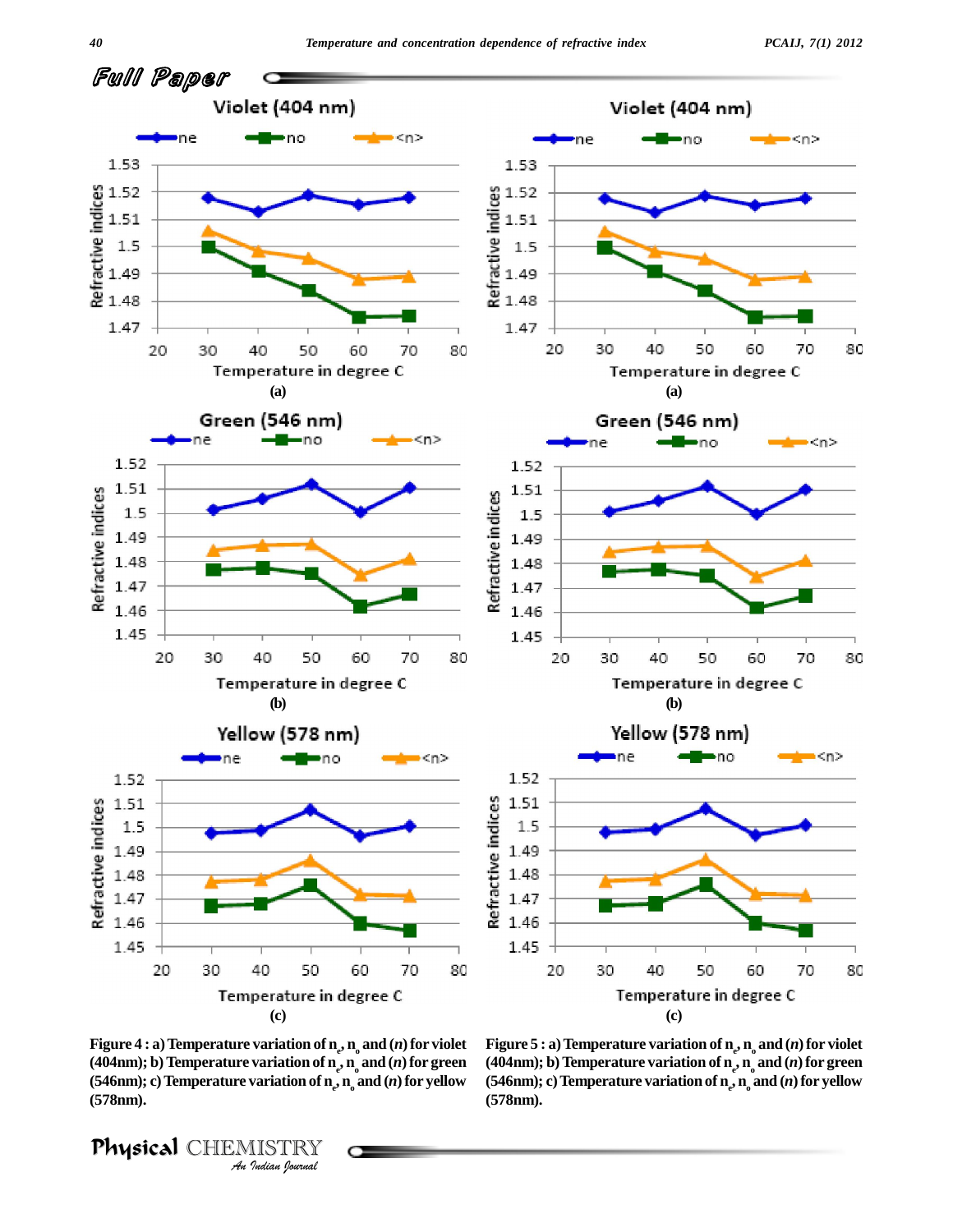

Figure 6 : a) Temperature variation of  $\bm{{\rm n}}_{_{\rm e}}$ ,  $\bm{{\rm n}}_{_{\rm o}}$  and  $(n)$  for violet (404nm); b) Temperature variation of  $\bm{{\rm n}}_{_{\rm e}}$ ,  $\bm{{\rm n}}_{_{\rm o}}$  and  $(n)$  for green **(546nm); c)Temperature variation of n<sup>e</sup> , n<sup>o</sup> and (***n***)for yellow (578nm).**

#### **RESULTAND CONCLUSION**

Here we have observed that the refractive index of extra ordinary and ordinary spectrum decreases as the concentration increases up-to 4 Molar concentration. Thereafter it shows increase. This happens due to changes in the molecular arrangement of the cholesteric in the solution **[13]**. For each concentration the refractive index of extra ordinary spectrum is greater than the ordinary spectrum indicating positive birefringence.

In the second experiment we observe that for each concentration as temperature increases the refractive index for extra ordinary spectrum and ordinary spectrum changes indicating changes in birefringence. It is

interesting to see that as the average refractive index decreases with increasing temperature as specified by the Halller approximation and Vuks equation for refractive indices of liquid crystals.

#### **REFERENCES**

- **[1]** M.Mitov, E Nouvet, N.Dessaud; Eur.Phys.J.E., **15**, 413-419 **(2004)**.
- **[2]** P.J.Collins; LiquidCrystals, Natures Delicate Phase of Matter, IOP Publishing, New Jersey, **(1990)**.
- **[3]** P.G.De Gennes; The Physics of Liquid Crystals, Calrendon Press, Oxford, **(1974)**.
- **Index**<br>**Indian**<br>**IISTRY**<br>*Indian Iournal* **[4]** Journal of Optoelectronics and Advanced Materi als, **8(1)**, 295-298 **(2006)**.
- **[5]** InternationalJournal of Physical Sciences, **1(3)**, 147- 153 **(2006)**.